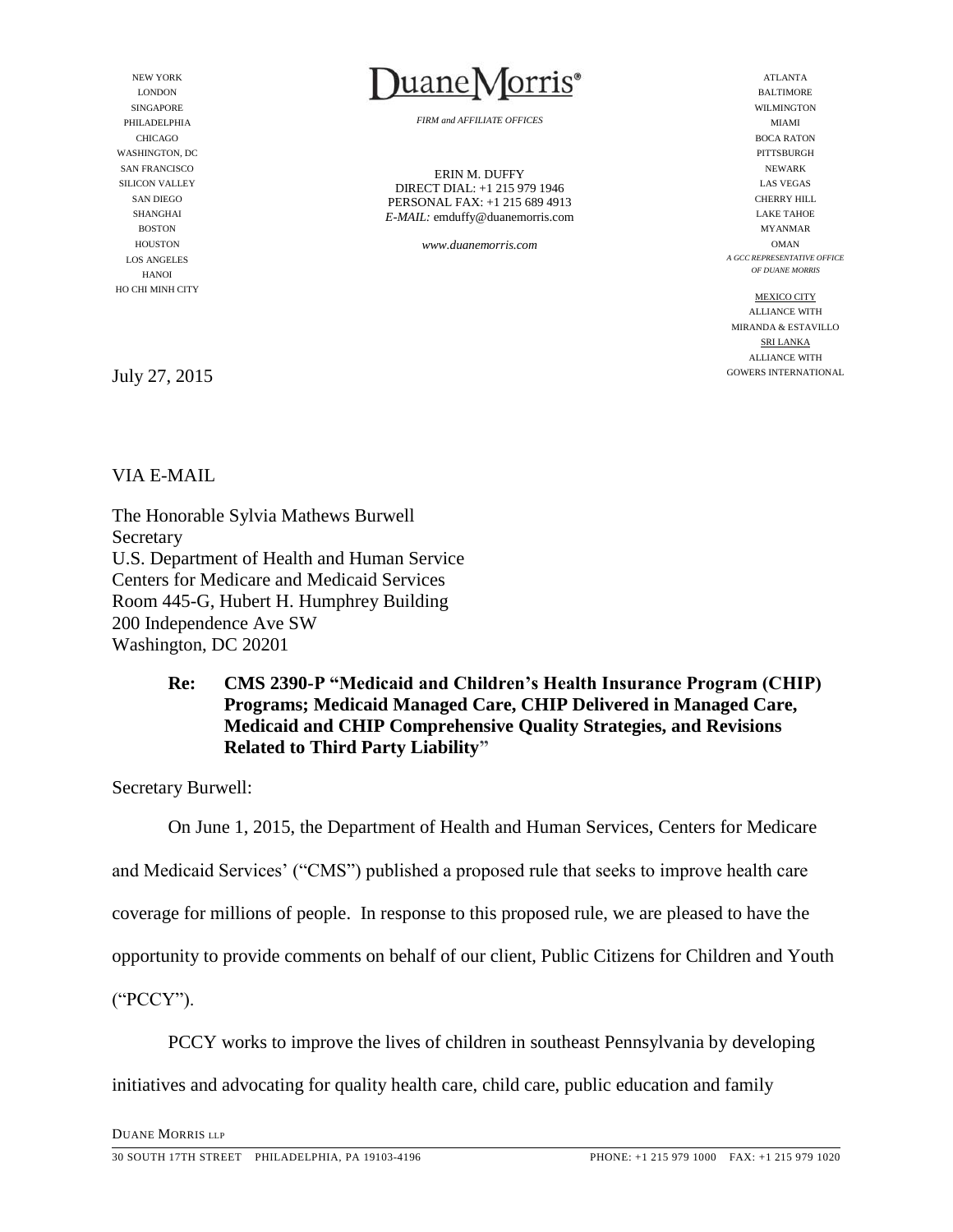The Honorable Sylvia Mathews Burwell <July 27, 2015> Page 2

stability. Since our founding in 1980, PCCY has combined comprehensive research and the tools of advocacy to mobilize partner organizations and citizens across the region to change the lives of children for the better.

PCCY tackles a variety of health policy issues and engages in a host of related advocacy efforts to make good on our commitment to address the needs of every child. Every child should be able to see a health care provider for checkups and when they get sick. In southeastern Pennsylvania, more than 46,000 children do not have health insurance. Many children have too few places to turn to when they get hurt or fall ill. PCCY is closing this gap by providing resources to parents to help them get publicly funded health insurance for their children. PCCY's health insurance resources include trainings for child-serving professionals on how to apply for Medical Assistance and CHIP, a child health helpline to assist families over the phone, and reports on the state of child health in the region.

While we generally support the proposed rule, we have concerns regarding the transparency provision, medical loss ratio provisions, CMS's "in lieu of" policy, and time and distance standards. We urge CMS to strongly consider our comments below to strengthen the proposed rule and Medicaid health care coverage.

#### **Time and Distance Standard/ Network Adequacy (42 C.F.R. § 438.68)**

We believe that the proposed rule is an important first step toward achieving the goal of ensuring that children have timely access to high quality providers for all covered services. However, we believe that there are many aspects of the proposed rule that must be strengthened to meet the unique needs of children, particularly those with serious, chronic or complex health conditions. A provider network that lacks the full range of pediatric providers, particularly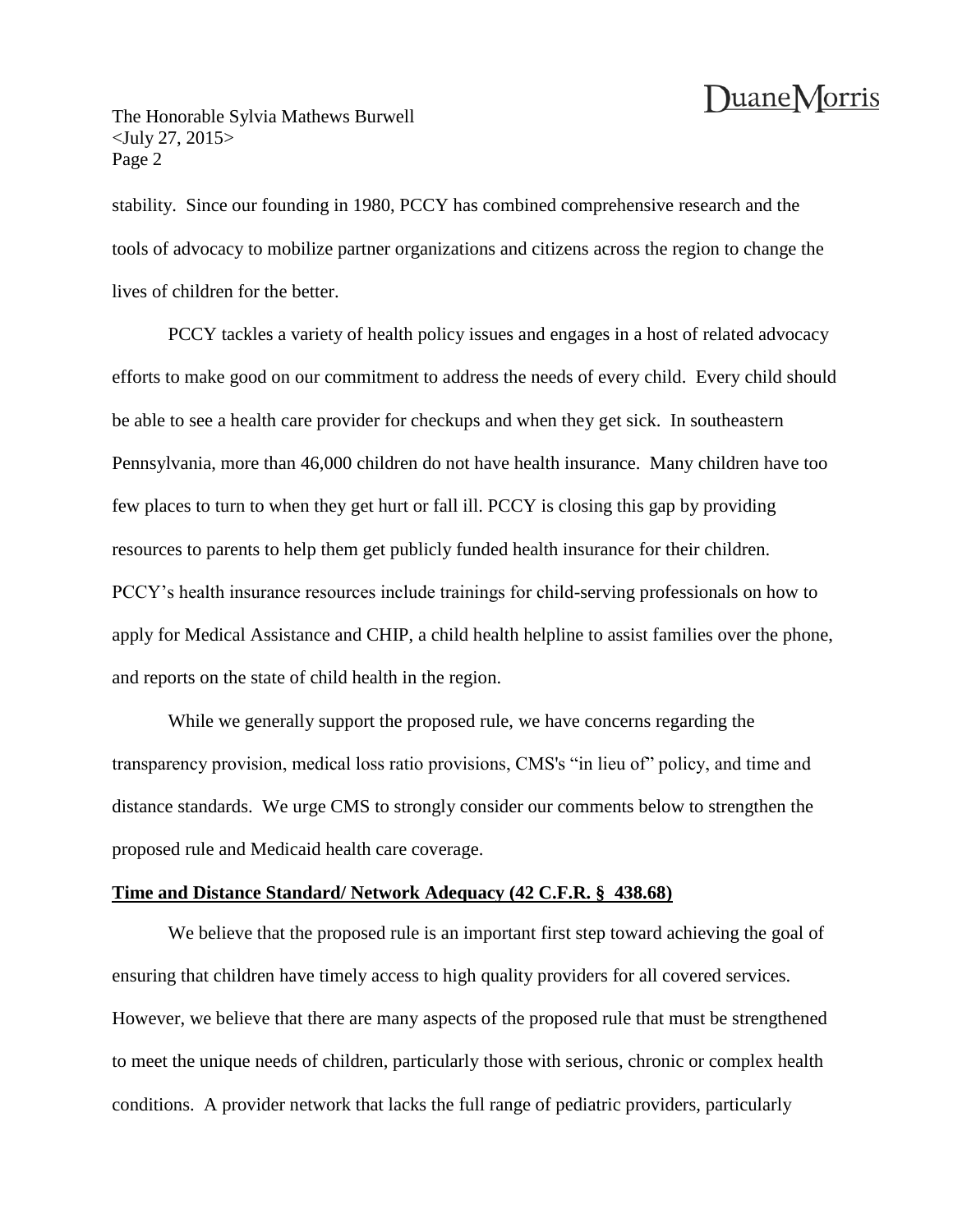The Honorable Sylvia Mathews Burwell <July 27, 2015> Page 3

pediatric specialty care providers, puts children and their families at financial risk and threatens children's long-term quality of life.

The proposed regulation allows wide flexibility for states by requiring them to develop and enforce their own specific network adequacy standards. As we have interpreted the regulation, states would not be required to set specific provider-beneficiary ratios, but rather must develop time and distance standards for primary care and other provider types. While we recognize this approach is consistent with CMS' general approach for the Medicaid program, we are concerned that time and distance standards will have limited practical effect in establishing and maintaining network adequacy. This is particularly true given the states' historical lackluster performance and enforcement of network adequacy standards.

Time and distance standards have limitations, as they do not address whether clinicians are taking new patients, have available appointments, or deliver quality care. States should be required to take other factors into consideration, including (but not limited to): access to initial and follow-up appointments, member experience, and complaints and appeals related to access issues when determining network adequacy. States should also be required to set specific standards for appointment wait times. Standards on appointment wait times would add an additional beneficiary protection that would ensure health care's main entry point, primary care, stays open and easily accessible for patients.

Time and distance standards also do not account for non-traditional services such as telemedicine which can improve access, especially in provider shortage areas, to higher quality providers and more appropriate specialists. We therefore believe it is particularly important for states to have flexibility in determining the appropriate standards for access given the specific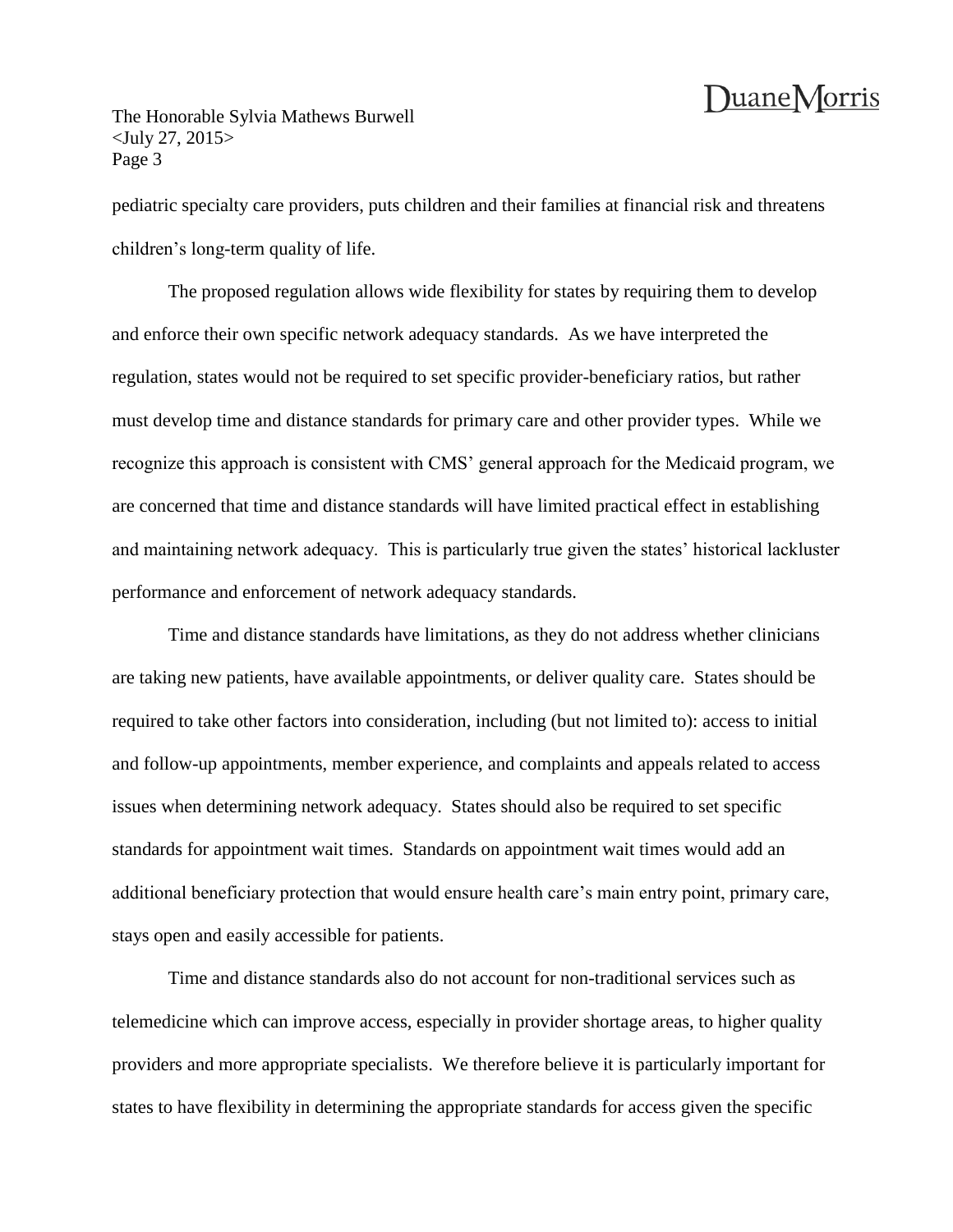The Honorable Sylvia Mathews Burwell <July 27, 2015> Page 4

 $\overline{a}$ 

geographic and provider availability constraints they face. Also, continuity of care is a primary objective of pediatric medicine and is consistent with overall quality patient care. We urge CMS to require states to consider the importance of continuity of care while developing network adequacy and patient enrollment policies and to strive to minimize the effect of patient churn between various Medicaid managed care plans.

In addition, time and distance standards do not necessarily account for the needs of children with complex or chronic health care needs. It has been found that 10 percent of children enrolled in Medicaid have complex medical needs and account for approximately 70 percent of the resource utilization in pediatrics.<sup>1</sup> States should therefore also be required to specifically evaluated network adequacy for children with more complex or chronic health care needs (children with special health care needs). As such, states should require payers to demonstrate that their networks are adequate and accessible for the subpopulation of children that represents the majority of their anticipated pediatric spending in any given year.

Finally, we also note that inaccurate and out-of-date provider directories lead to network adequacy issues. Without accurate provider directories, beneficiaries face unfair, costly, and protracted obstacles to their receiving the care, treatment, and follow-up they need. In the case of family medicine and primary care, accurate and up-to-date physician directories ensure that needed health care is easily accessible for patients. To that end, we believe that states should place specific requirements on Medicaid managed care plans to timely maintain the accuracy of provider directories and information. A Medicaid manage care plan's online provider directory

<sup>1</sup> G. Kenney, J. Ruhter, and T. Selden, "*Containing Costs and Improving Care for Children in Medicaid and CHIP*," Health Affairs 28:6 (2007): w1012- w1036 web exclusive).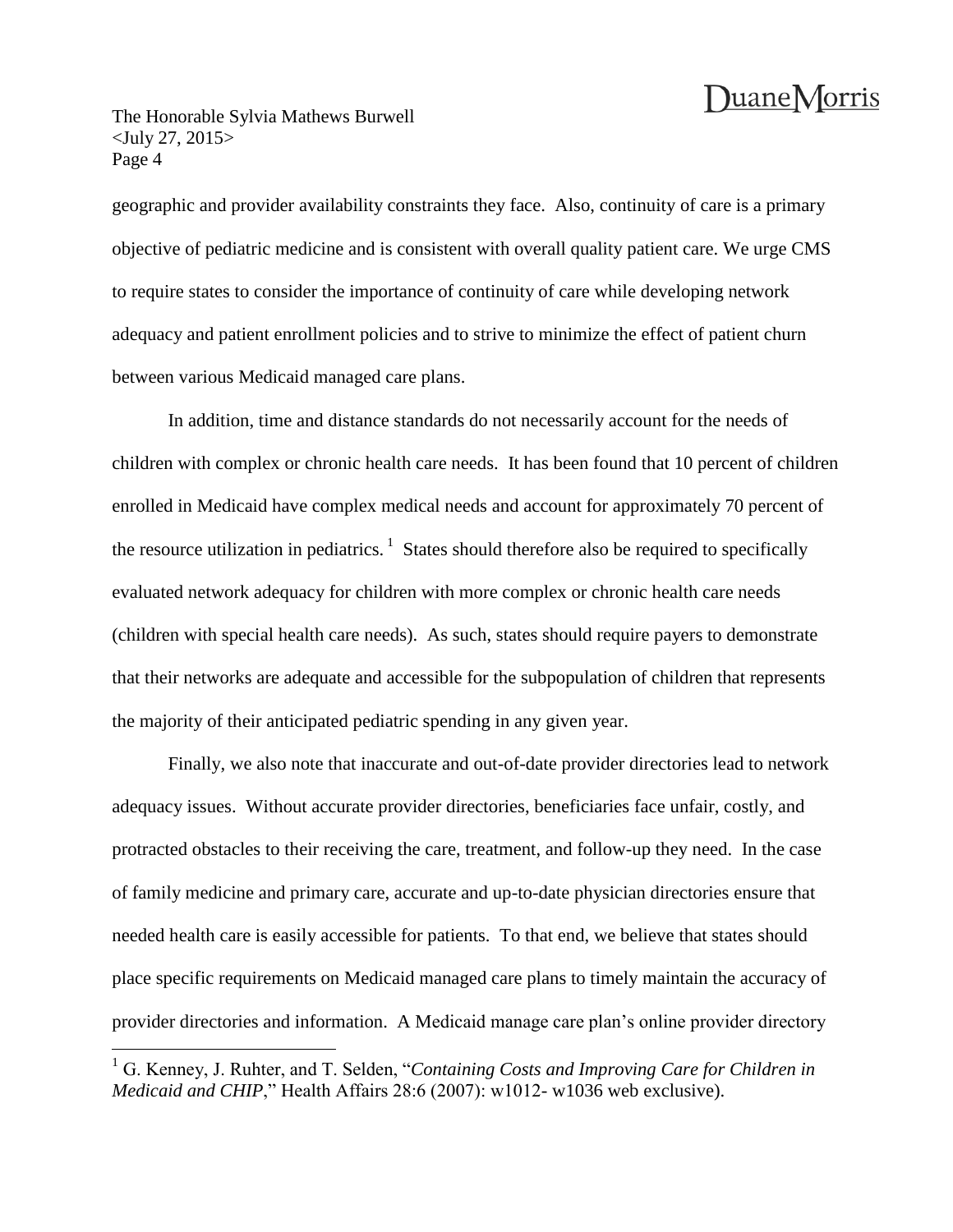The Honorable Sylvia Mathews Burwell <July 27, 2015> Page 5

should be updated instantaneously or at least within 5 business days to reflect changes submitted

by providers. States should also require Medicaid managed care plans to provide uniform

information in its provider directories including:

- Provider name:
- Practice street address, city, state, zip code, phone number, website;
- Practice office hours and other information that could affect availability;
- Notice of whether the provider is taking new Medicaid patients; and
- The anticipated time period for accepting or not accepting new Medicaid patients.

### **Medical Loss Ratio**

 $\overline{a}$ 

#### *Imposition of a Medical Loss Ratio Standard*

CMS' proposed rule that would establish a minimum 85% medical loss ratio ("MLR") for Medicaid managed care organizations ("MCOs"), prepaid ambulatory health plans ("PAHPs") and prepaid inpatient health plans ("PIHPs") (collectively "Medicaid managed care plans"). 80 Fed. Reg. 31098. PCCY strongly supports CMS's proposal for an MLR standard to be calculated, reported, and used in the development of actuarially sound capitation rates by Medicaid managed care plans. Such a standard would help ensure that capitation rates set for Medicaid managed care programs are actuarially sound and that such rates are based on reasonable medical expenditures for enrollees. For years, states have implemented MLRs to rein in increasing health care costs.<sup>2</sup> In the context of Medicaid specifically, an MLR requirement will help regulate Medicaid managed care plans, especially those that must provide a return to their shareholders, from "skimping on needed care by erecting barriers rather than rolling up

<sup>2</sup> Meghan S. Stubblebine, Note, *The Federal Medical Loss Ratio: A Permissible Federal Regulation or An Encroachment on State Power?,* 55 WM. & MARY L. REV 341, 344-45 (2013).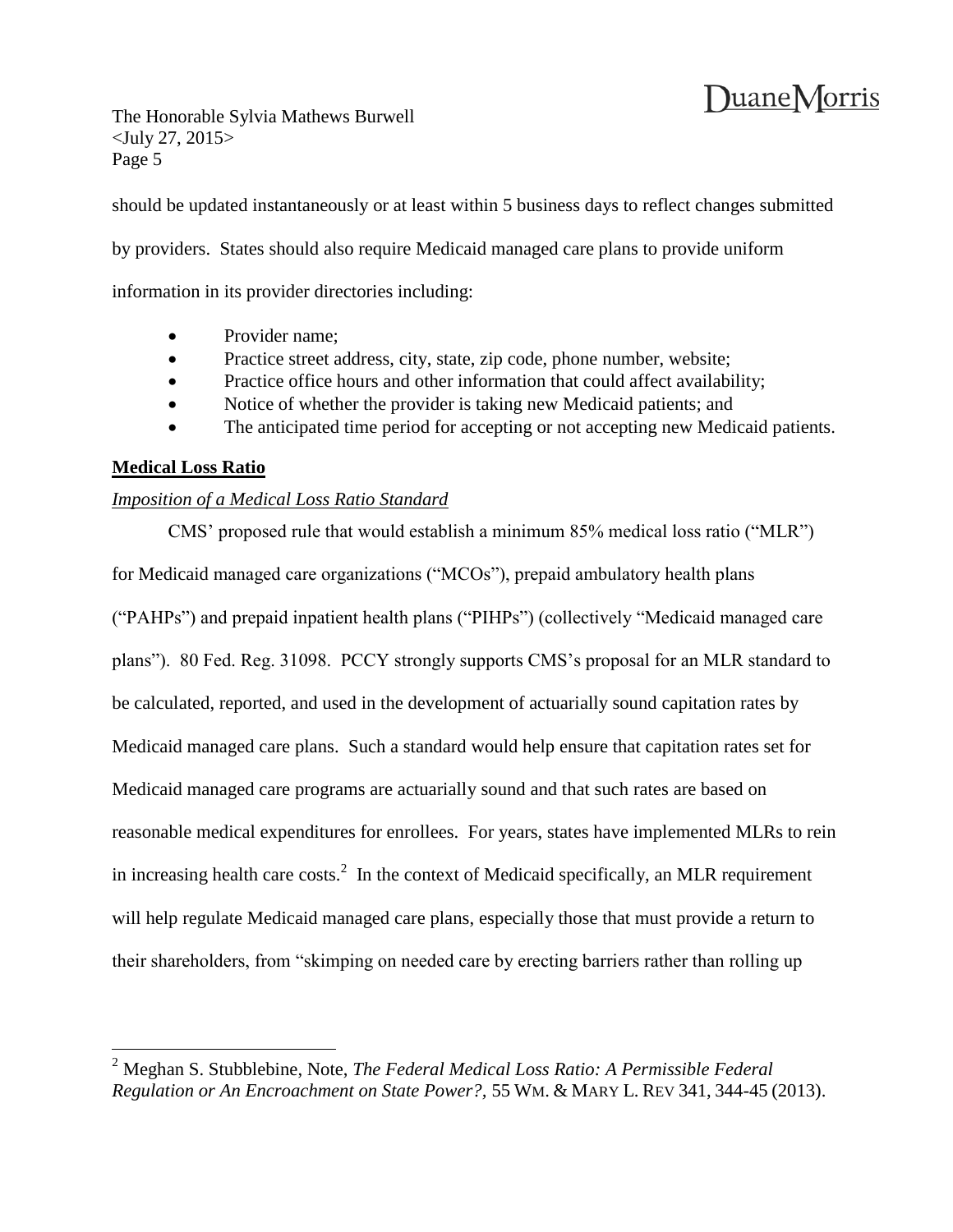The Honorable Sylvia Mathews Burwell <July 27, 2015> Page 6

their sleeves and doing the hard work of actually managing care for better long term health outcomes<sup>"3</sup>

Moreover, MLR standards have been implemented and proven effective in other contexts, including under the Affordable Care Act ("ACA"). The ACA imposed MLR requirements on Medicare health-insurance issuers to protect consumers because, in the absence of an MLR requirement: (1) nothing restrained insurance issuers from raising premiums in order to accommodate administrative expenses or to increase profits; and (2) the insurers were able to engage in "risk classification by design."<sup>4</sup> The MLR requirement in the Medicare arena now places sensible controls and ultimately, protects Medicare consumers.<sup>5</sup> Similarly, an MLR requirement for Medicaid would protect Medicaid beneficiaries. Specifically, it would ensure that program dollars are spent on health care services, benefits, and quality improvement for the beneficiaries rather than on unnecessary administrative activities.

### *Medical Loss Ratio of At Least 85 Percent*

PCCY also strongly supports the proposal that rates for Medicaid managed care plans must be set to achieve a MLR of at least 85 percent. Such a percentage would bring Medicaid in

 $\overline{a}$ 

<sup>3</sup> Joan Alker, Georgetown Univ. Health Policy Inst., Ctr. for Children & Families, *Holding Insurers Accountable: Should We Add an MLR to Medicaid?* (Mar. 22, 2012), http://ccf.georgetown.edu/ccfresources/holding\_insurers\_accountable\_should\_we\_add\_and\_mlr\_to\_medicaid/.

<sup>4</sup> J. Angelo DeSantis and Gabriel Ravel, *The Consequences of Repealing Health Care Reform in Early 2013*, 60 CLEV. ST. L. REV. 365, 399 (2012) ("Risk classification by design occurs when an insurer designs its plans so that certain plans will attract healthier enrollees and other plans will attract sicker enrollees.").

<sup>5</sup> *Id.* at 400.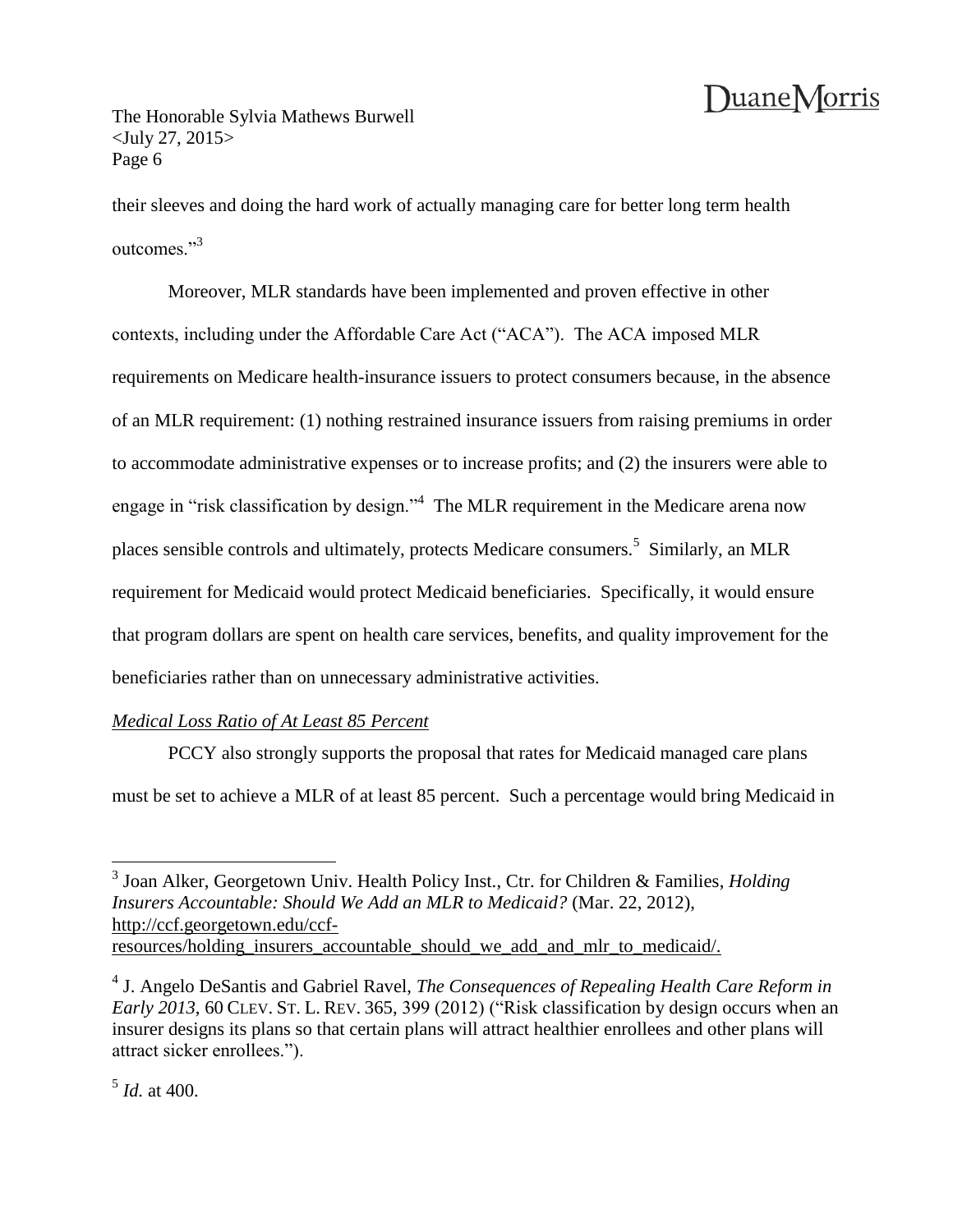The Honorable Sylvia Mathews Burwell <July 27, 2015> Page 7

 $\overline{a}$ 

line with the minimum threshold created by the ACA for large Medicare group plans, and would also be in line with the current ratio used by the numerous states that have implemented an MLR requirement for Medicaid managed care plans. For example, Washington D.C., Indiana, New Mexico, Maryland, and Ohio have each implemented an MLR requirement of 85 percent for Medicaid managed care plans to ensure program participants are receiving the best quality care.<sup>6</sup> Moreover, most Medicaid managed care plans already have an MLR of 85 percent or higher, so the proposed regulation would not pose an undue burden.<sup>7</sup> Accordingly, PCCY encourage CMS to follow these states in adopting an MLR requirement of 85 percent for Medicaid managed care plans.

### *Enforcement Provision to Mandate Compliance with the Medical Loss Ratio*

Finally, PCCY strongly encourages CMS to adopt an enforcement provision mandating compliance with the proposed minimum MLR of 85 percent. The current proposed regulations do not *require* state rebates (it is up to a state to determine whether a remittance is required); rather, states would only be expected to take excess payments into consideration when setting future rates. Without a penalizing provision targeting plans that do not meet the minimum MLR requirement, much of the benefit of imposing such a minimum would be lost.

<sup>6</sup> *See* Henry J. Kaiser Family Found., *Quick Take: Medicaid MCOs and Medical Loss Ratio (MLR) Requirements* (Apr. 13, 2012), http://kff.org/medicaid/fact-sheet/medicaid-mcos-andmedical-loss-ratio-mlr/ (providing a chart of Medicaid MLR requirements in states throughout the country).

<sup>7</sup> *Medicaid Managed Care 'Comes of Age' – Highlights from the Proposed Rule*, BRYAN CAVE (Jun. 11, 2015), https://www.bryancave.com/en/thought-leadership/medicaid-managed-carecomes-of-age-highlights-from-the-proposed.html.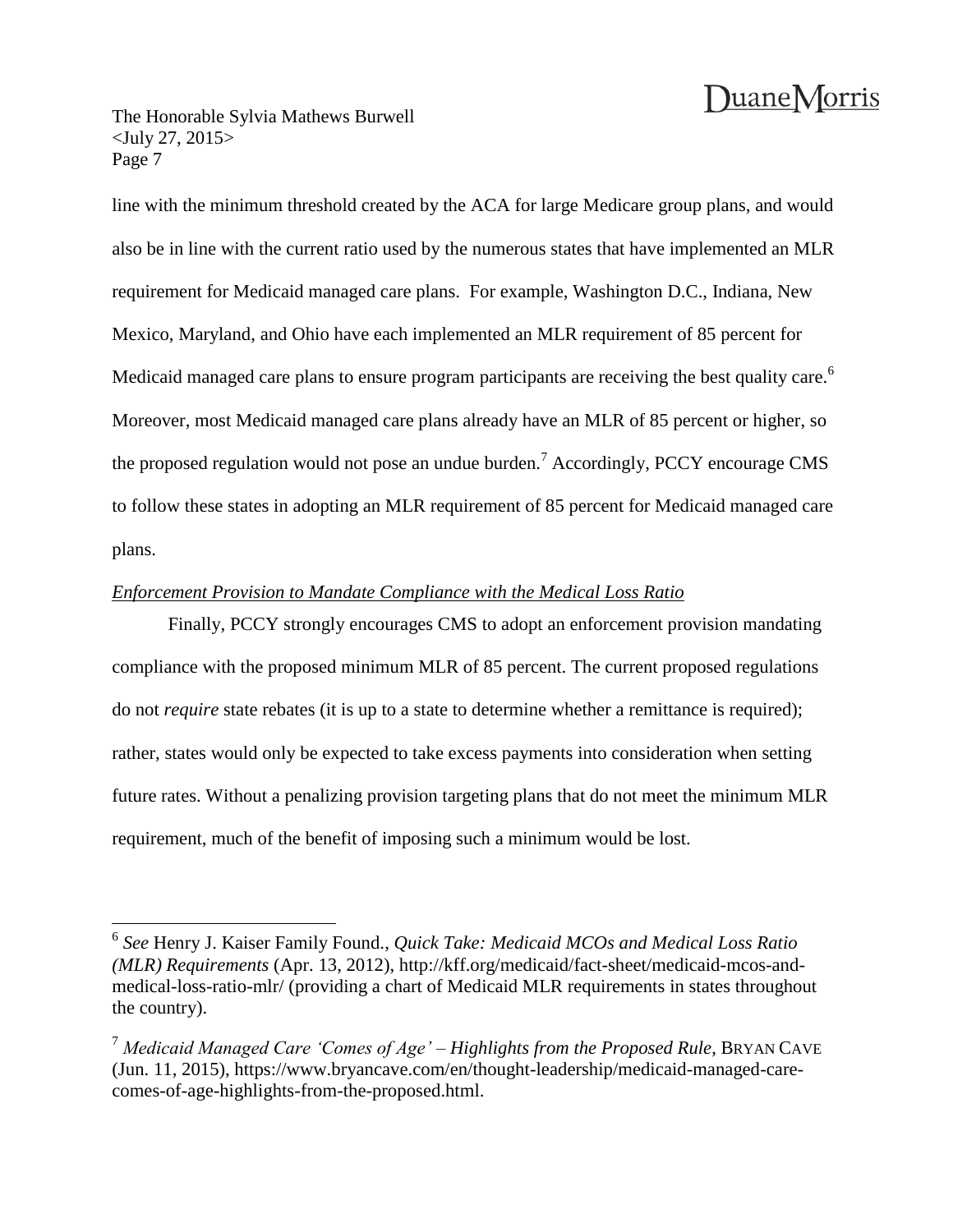The Honorable Sylvia Mathews Burwell <July 27, 2015> Page 8

A number of states that currently include a minimum MLR for Medicaid plans also include a qualifying enforcement provision. For example, in Illinois, where the minimum MLR is 85 percent, if a plan does not meet this threshold, the plan "shall" refund to the State and CMS the difference between the calculated MLR and the targeted MLR, multiplied by the coverage year revenue.<sup>8</sup> In Ohio, if the plan does not meet the minimum MLR, it must return to the state the difference between 85 percent of the total Net Capitation Payments to the managed care plan and actual allowed medical expenses incurred.<sup>9</sup> Washington also requires a form of remittance if a plan fails to meet the minimum MLR threshold.<sup>10</sup>

In line with these states' models, we propose enforcement of the minimum MLR requirement using remittances. Specifically, we strongly encourage CMS to implement a model identical or similar to that of Medicare Advantage ("MA") plans, which have a remittance requirement and accompanying penalties if a plan fails to meet the minimum MLR requirement. These provisions provide that: (1) if a plan fails to meet a minimum MLR of at least 85 percent, it must "remit to the Secretary an amount equal to the product of (i) the total revenue of the MA

 8 *Illinois Financial Alignment Demonstration (Medicare-Medicaid Alignment Initiative)*, http://www.cms.gov/Medicare-Medicaid-Coordination/Medicare-and-Medicaid-Coordination/Medicare-Medicaid-Coordination-

Office/FinancialAlignmentInitiative/Illinois.html (follow link for "Three-Way Contract" and scroll to page 179).

<sup>9</sup> Ohio Dep't of Medicaid, *Combined Provider Agreement*, http://medicaid.ohio.gov/PROVIDERS/ManagedCare/ProgramResourceLibrary/CombinedProvi derAgreement.aspx (follow link for "July 1, 2015 – June 30, 2016 Managed Care Provider Agreement" and scroll to page 7).

<sup>10</sup> Wash. State Health Care Auth., *Managed Care Medical Programs*, http://www.hca.wa.gov/medicaid/healthyoptions/Documents/Forms/AllItems.aspx (follow link for "2015 Apple Health Contract Jan2015" and scroll to pages 71-72).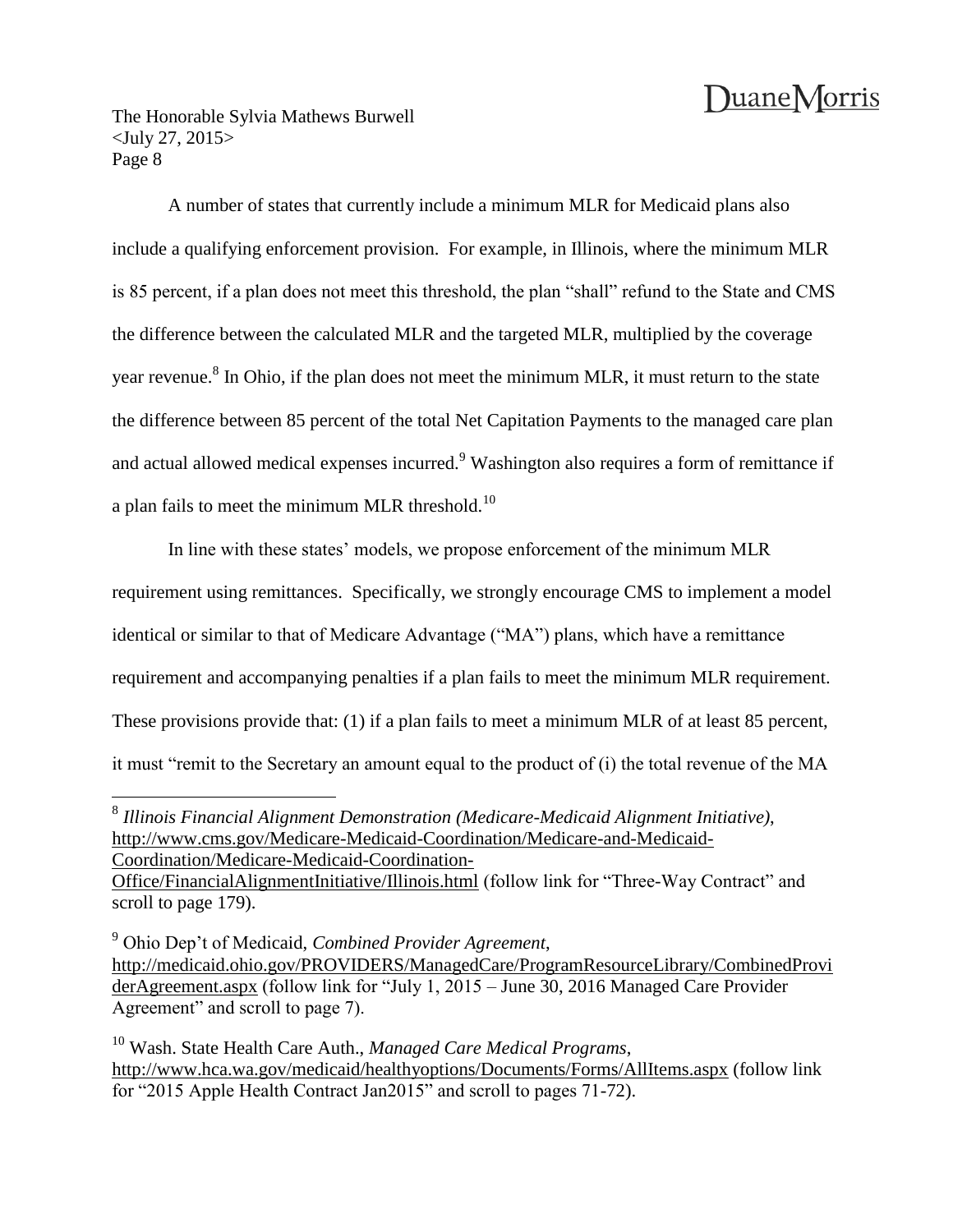The Honorable Sylvia Mathews Burwell <July 27, 2015> Page 9

plan under this part for the contract year; and (ii) the difference between .85 and the [plan's actual] medical loss ratio"; (2) if the plan fails to meet the minimum MLR requirement for three consecutive contract years, "the Secretary shall not permit the enrollment of new enrollees under the plan for coverage during the second succeeding contract year"; and (3) if the plan fails to meet the minimum MLR for five consecutive years, the Secretary will terminate the plan contract.<sup>11</sup> In In addition, we suggest that any monies remitted back to the Secretary pursuant to these enforcement provisions be re-allocated to other programs center on children's healthcare in the applicable state. Such provisions have proved effective in the MA arena to ensure quality coverage to consumers; we encourage CMS to extend this framework to the Medicaid arena.

Enforcement provisions obligate managed care plans to meet a minimum threshold. Adding teeth to the proposed regulation will ensure quality coverage for Medicaid beneficiaries. The proposed Medicaid regulations emphasize aligning Medicaid practices with that of mainstream Medicare to improve consistency across programs. Without an enforcement provision that applies across the states, this desired uniformity and consistency will not be reached: states will have the freedom to impose lean provisions, or even no enforcement provisions at all. Accordingly, PCCY urges CMS to adopt an enforcement provision identical or similar to that in its proposed regulations to mandate compliance by Medicaid managed care plans with the proposed minimum MLR.

 $\overline{a}$ 

 $11$  42 U.S.C. § 1395w-27(e)(4) (2010).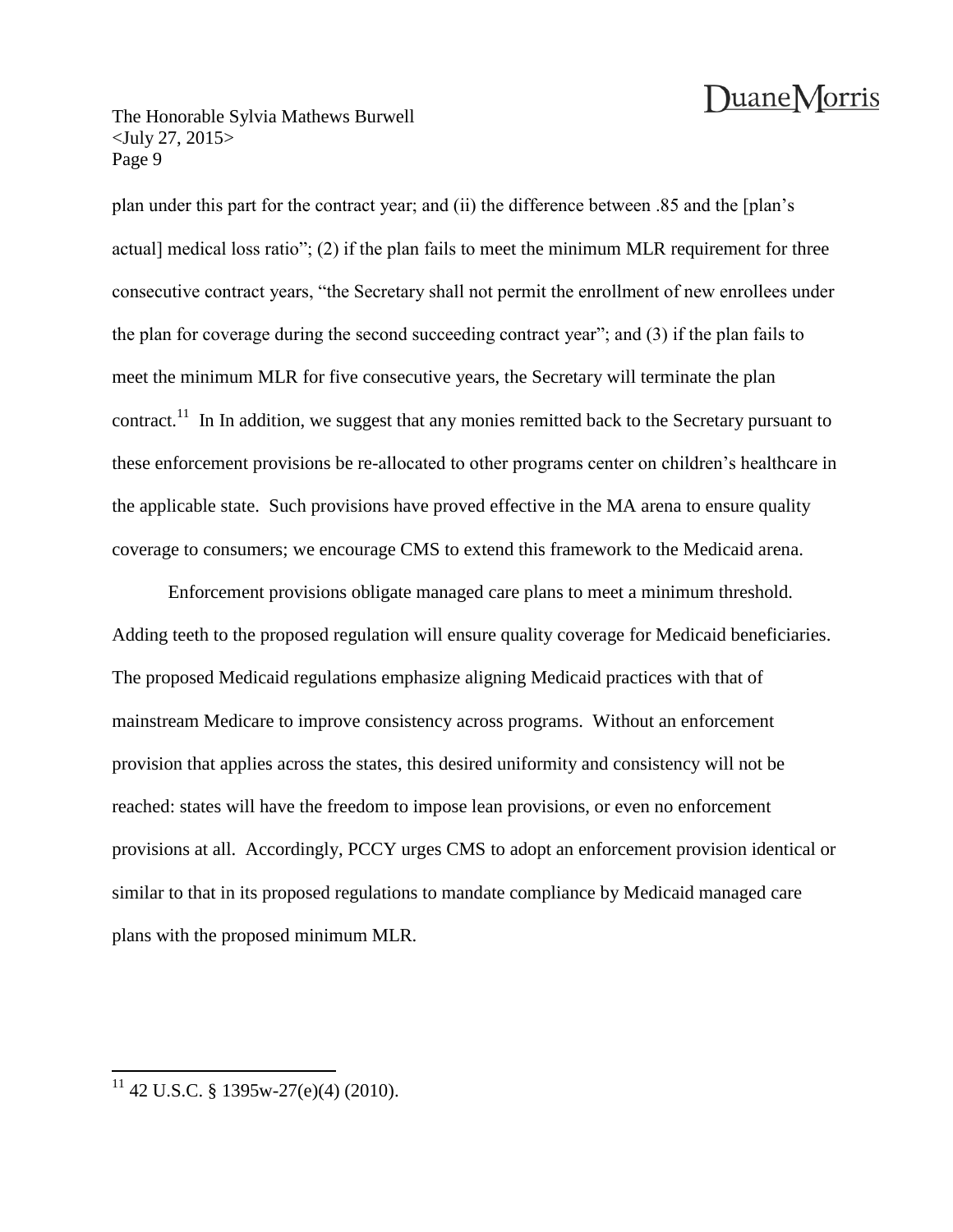The Honorable Sylvia Mathews Burwell <July 27, 2015> Page 10

#### *Calculation and Reporting of the MLR*

The 85% MLR represents the percentage of revenue that a Medicaid managed care plan must spend on direct care and quality improvement activities as opposed to administrative costs and profits. Under the proposed rule, a State must develop actuarially sound capitation rates for Medicaid managed care plans that are "developed in such a way that the [managed care plans] would reasonably achieve" a MLR that is least 85%, as established by the State. Proposed 42 CFR § 438.4(b)(8). The State must ensure that under contracts effective on or after January 1, 2017, each Medicaid managed care plan must calculate and report its MLR for the rating period beginning in 2017. Proposed § 438.8(a). If a Medicaid managed care plan fails to achieve the State-required MLR, the State could require a remittance. Proposed § 438.8(j). There are limited circumstances under which an entity may adjust its MLR (a credibility adjustment) to account for a statistical variation and not be penalized.

Here are some comments regarding the proposed MLR provisions:

- The main purpose of establishing a Medicaid managed care MLR is to limit a managed care entity's administrative costs and profits. The commercial and MA programs have already applied MLRs. However, the Medicaid managed care population is sicker and poorer than the commercial and MA programs. Consequently it is critical for the calculation of the Medicaid MLR to appropriately reflect the amount of direct care costs necessary to support the Medicaid population.
- Given the changes in the Medicaid managed care market under health care reform and the fact that Medicaid managed care entities tend to enter and leave the marketplace more frequently than other plans, it is important that the data used to calculate the MLR, including the credibility adjustment, is as current as possible.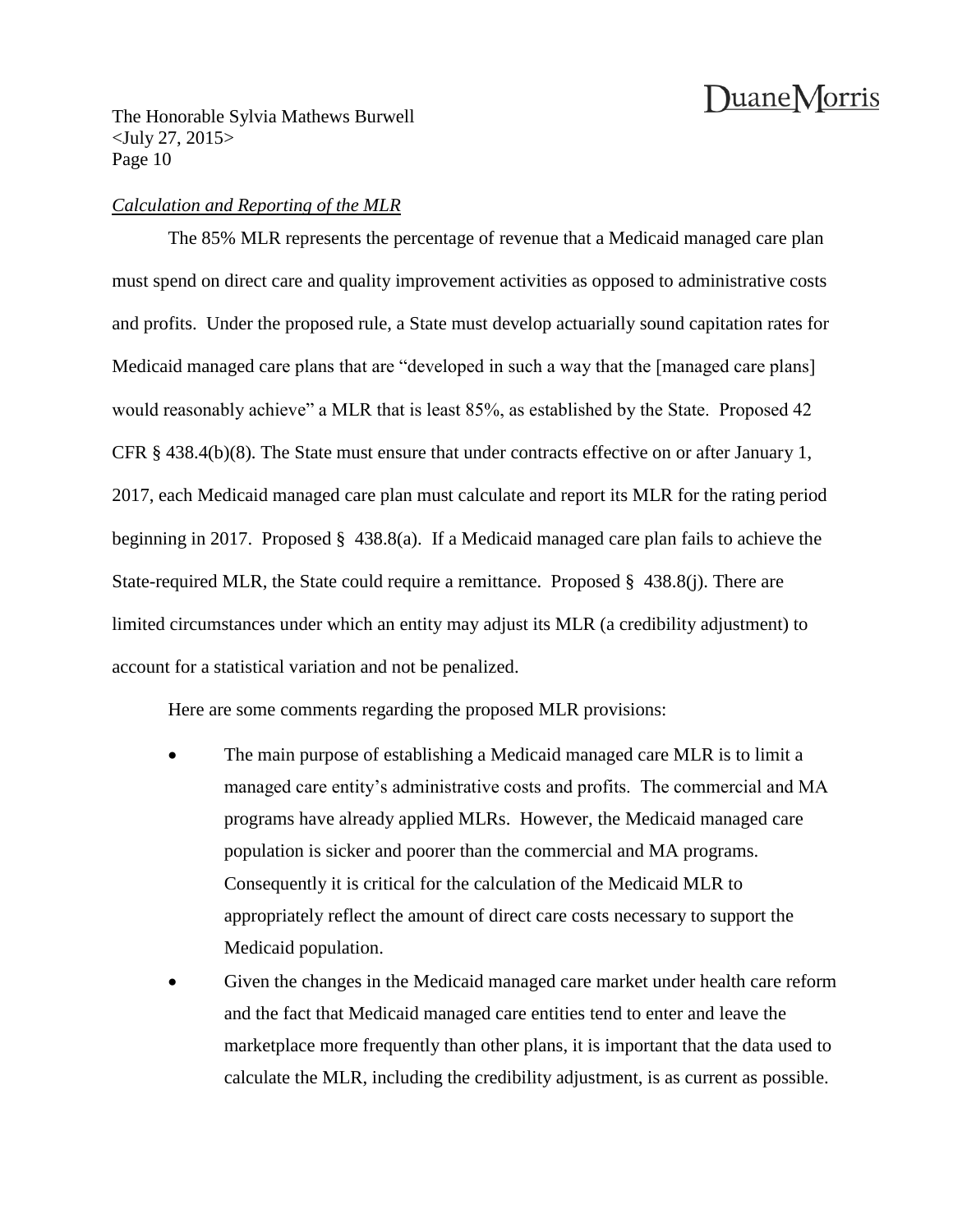The Honorable Sylvia Mathews Burwell <July 27, 2015> Page 11

- States bear enormous responsibility for ensuring that a Medicaid managed care plan's MLR is correctly calculated and reported and for setting proper rates based on an entity's MLR. Although some States already include an MLR in ratesetting, many do not. Further, some will have to adjust their existing MLRs to meet the federal standard. Given the financial condition of many States' Medicaid programs, CMS should ensure that States have the capability to perform these tasks and related enforcement, and consider whether additional funding is necessary.
- The calculation of the MLR is based on a ratio of a numerator that is the sum of specific incurred claims, activities that improve quality, and program integrity activities to a denominator that is equal to the adjusted premium revenue. Proposed § 438.8(d), (e) and (f). The rule defines each of these terms to some extent. Although the proposed rule is intended to provide States with flexibility with respect to how to calculate the MLR, CMS should ensure that these terms are defined and applied uniformly. For instance, an "incurred claim" includes incurred but not reported claims "based on past experience, and modified to reflect exposure, claim frequency or severity." These terms are not defined.
- In the Preamble CMS requests comments on whether its definition of activities that improve quality is sufficiently broad enough to include "the costs of appropriate outreach, engagement, and service coordination" including case management/care coordination activities with respect to the Medicaid population P. 31110. In the proposed rule, the definition of these activities incorporates existing § 158.150(b) which defines quality activities for the private market. This section requires that an activity that improves health care quality must increase desired health outcomes "in ways that are capable of being "objectively measured" and of "producing verifiable results and achievements, and "be grounded in evidence-based medicine." In general, the Medicaid population suffers from more compromised medical conditions, and it may be more difficult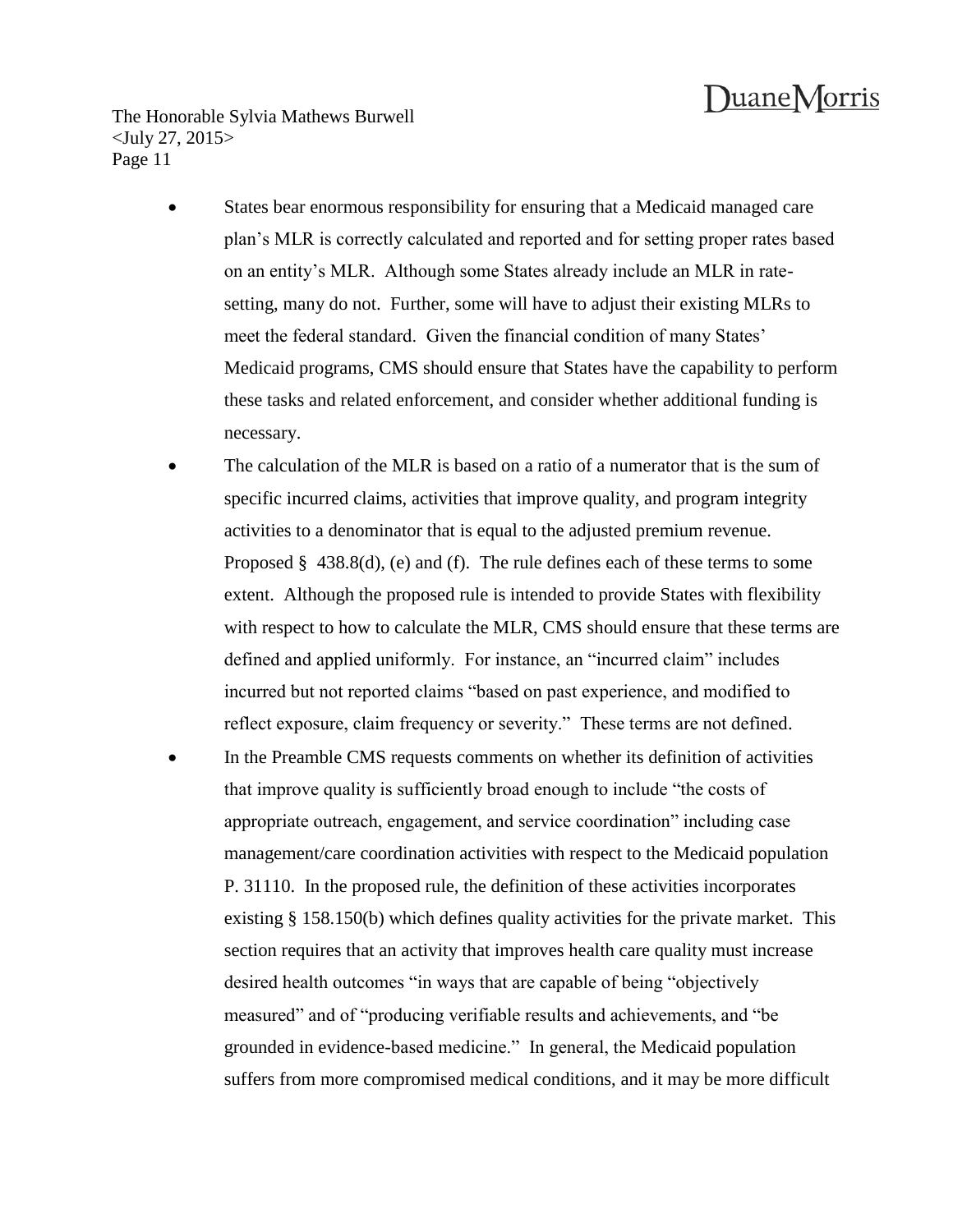The Honorable Sylvia Mathews Burwell <July 27, 2015> Page 12

> to measure outcomes and improvements in the same way as for other populations. In some cases, maintaining the status quo with respect to a health condition is the optimum outcome. With respect to case management that includes patient education, success rates may vary based on non-health-related issues (*e.g.*, when a beneficiary moves and is unreachable). There may also be activities that can lead to better health outcomes (e.g., transport vans, air conditioners in homes). The Medicaid MLR should reflect quality-related costs that are appropriate for the Medicaid population.

- With respect to program integrity activities that are included in the numerator of the MLR, the proposed rule incorporates the program integrity activities at § 438.608 that are required for Medicaid managed care plans. The costs related to some of these activities could vary widely. For instance, under § 438.608, a plan must establish a Compliance Program. It is feasible that a plan could inflate the soft costs of a Compliance Program, which in term would inflate its numerator. Also, fraud prevention activities may be included as a program integrity activity, with a cap of .5% of premium revenue. Despite the cap, States should carefully review costs associated with these activities to ensure that a managed care entity is not misreporting fraud and abuse investigation costs in order to maximize the numerator.
- States should be required to collect remittances from managed care entities that do not satisfy the MLR provisions (including with the credibility adjustment) except in limited circumstances (e.g., financial hardship). The remittance further incentivizes these entities to be compliant.

#### **Transparency: Section 438.602(g**)

The proposed regulations, through Section 438.602(g), will increase public access to information about the administration and financing of Medicaid managed-care plans. PCCY supports these steps, and PCCY encourages CMS to add clarifying language to Section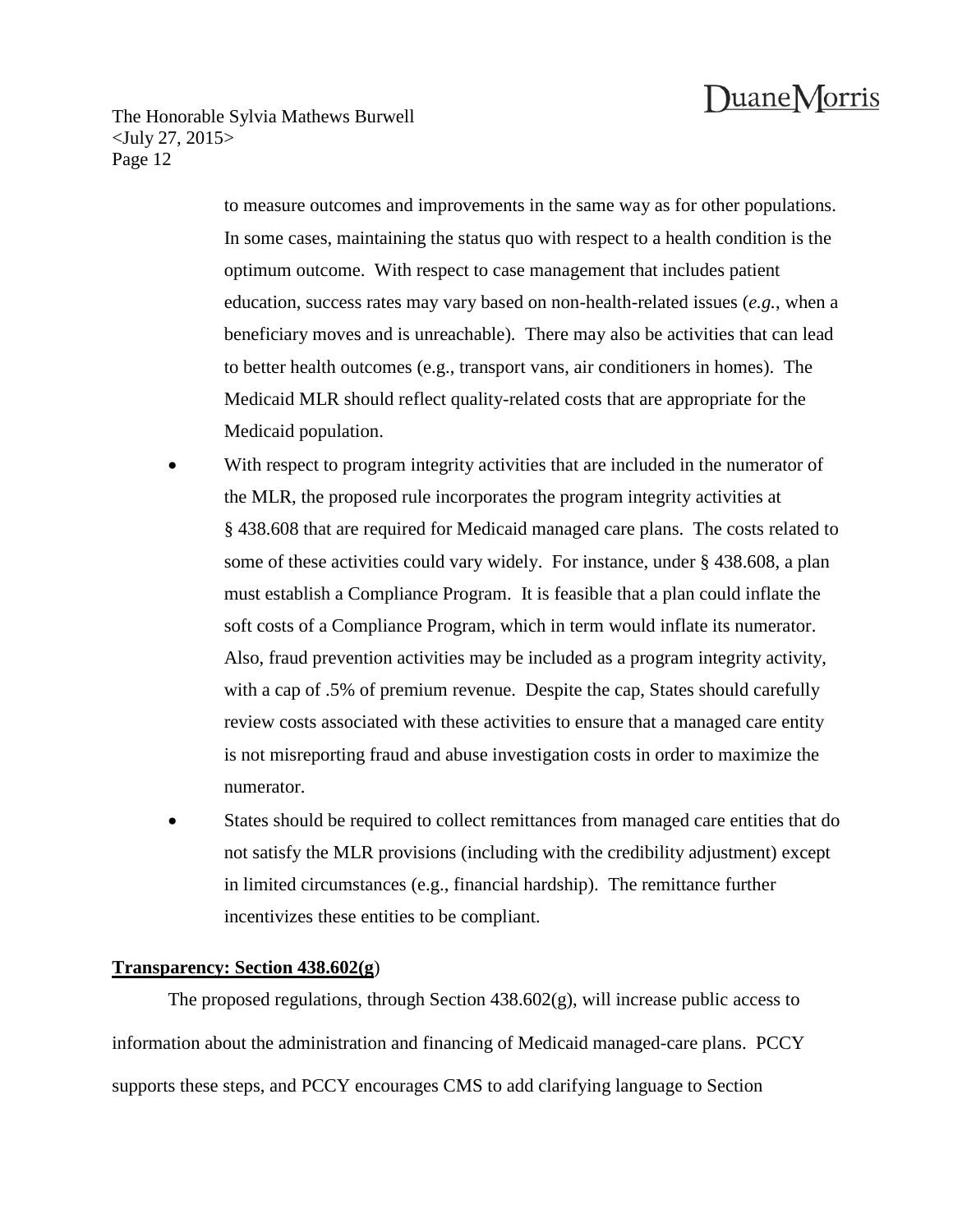The Honorable Sylvia Mathews Burwell <July 27, 2015> Page 13

 $\overline{a}$ 

 $438.602(g)$  to ensure that the transparency provisions will function as intended. Greater transparency in state Medicaid programs will drive improvement in the delivery of high-quality care by providing a window into the efficacy of the programs and the quality of care delivered to Medicaid beneficiaries.<sup>12</sup> Transparency for Medicaid and other healthcare programs has the potential to dramatically advance the quality and the efficiency of healthcare by providing researchers and policymakers with comprehensive data.<sup>13</sup>

Unfortunately, public access to data about state Medicaid managed care programs is spotty. In a few states, the release of "downstream" information, such as the rates paid by Medicaid managed care plans to providers, has enabled the public to scrutinize the effectiveness and economy of state Medicaid managed care programs. *See, e.g.*, Hilary Waldman, *Specialists See Low Rates From State-Paid HMOs*, Hartford Courant, Oct. 19, 2005, at B1; *see also Wilmington Star-News v. New Hanover Reg'l Med. Ctr.*, 480 S.E.2d 53 (N.C. Ct. App. 1997)

<sup>&</sup>lt;sup>12</sup> CMS officials have publicly recognized the importance of access to data from state Medicaid programs. Niall Brennan, Patrick H. Conway & Marilyn Tavenner, *The Medicare Physician-Data Release—Context and Rationale*, 371 New Eng. J. Med. 99, 100 (2014) ("We agree that the value of these data would be enhanced with the inclusion of claims data from other sources, and we would welcome a dialogue about how . . . state Medicaid programs . . . could contribute their own provider-level utilization information in order to build a fuller picture of care.").

<sup>13</sup> *See*, *e.g.*, U.S. Dep't of Health & Human Servs., *Open Government Plan*, *available at* http://www.hhs.gov/open/plan/opengovernmentplan/index.html; Centers for Medicare and Medicaid Services, *Medicare Provider Utilization and Payment Data: Physician and Other Supplier*, *available at* http://www.cms.gov/Research-Statistics-Data-and-Systems/Statistics-Trends-and-Reports/Medicare-Provider-Charge-Data/Physician-and-Other-Supplier.html; U.S. Dep't of Health & Human Servs., *HHS Releases New Data and Tools to Increase Transparency on Hospital Utilization and Other Trends*, June 2, 2014, *available at* http://www.hhs.gov/news/press/2014pres/06/20140602a.html.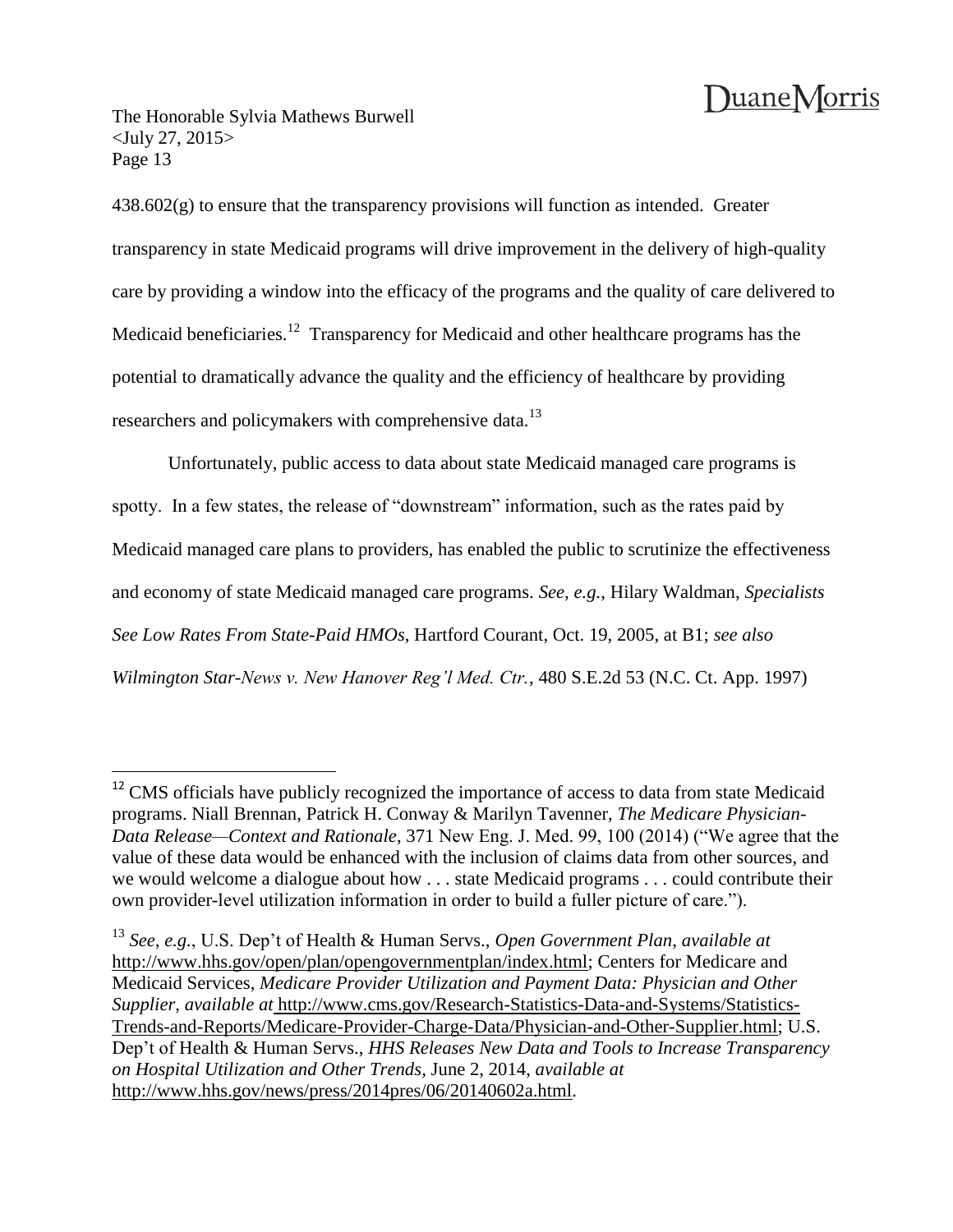The Honorable Sylvia Mathews Burwell <July 27, 2015> Page 14

 $\overline{a}$ 

(ordering the release of price lists in a contract between a public hospital and a private HMO).<sup>14</sup>

But elsewhere, members of the public have had to wage protracted legal battles in order to access

even such basic information as historical capitation rates paid by state Medicaid agencies to

MCOs. *E.g.*, *Commonwealth v. Eiseman*, 85 A.3d 1117, 1131 (Pa. Commw. Ct. 2014) (requiring

disclosure of certain such rates under state public records law); *see also* Attorney General Letter

Opinion 98-L-17 (N.D. Att'y Gen. Mar. 2, 1998), *available at*

http://www.ag.state.nd.us/opinions/1998/Letter/98olso02.pdf (same).

The proposed Section  $438.602(g)$  will foster transparency and accountability by

guaranteeing public access to capitation rate data, *see* Section 438.602(g)(1), and a range of

downstream data, *see* Section 438.602(g)(2)-(3). PCCY strongly supports the proposed Section

 $438.602(g)$  and urges adoption of the proposed regulation without any weakening. In addition,

PCCY urges an addition to the proposed regulation, as shown here in bold:

(g) *Transparency*. The State must post on its Web site or make available upon request the following documents and reports**, without charge, in unredacted form, to any member of the public, within 60 days**:

These additions are crucial to making the proposed Section 438.602(g) an effective tool:

**"in unredacted form":** Some states already post Section 438.602(g)-type

documents online, but with crucial information redacted. For example,

Pennsylvania posts MCO entity contracts online, as would be required by Section

438.602(g)(1). *E.g.*, MCO entity contract of Aetna Better Health, Inc., for

 $14$  The Supreme Court of Pennsylvania is currently considering whether such information must be released under Pennsylvania's public records law. *See Commonwealth v. Eiseman*, 106 A.3d 610 (Pa. 2014); *Dental Benefit Providers, Inc. v. Eiseman*, 106 A.3d 609 (Pa. 2014).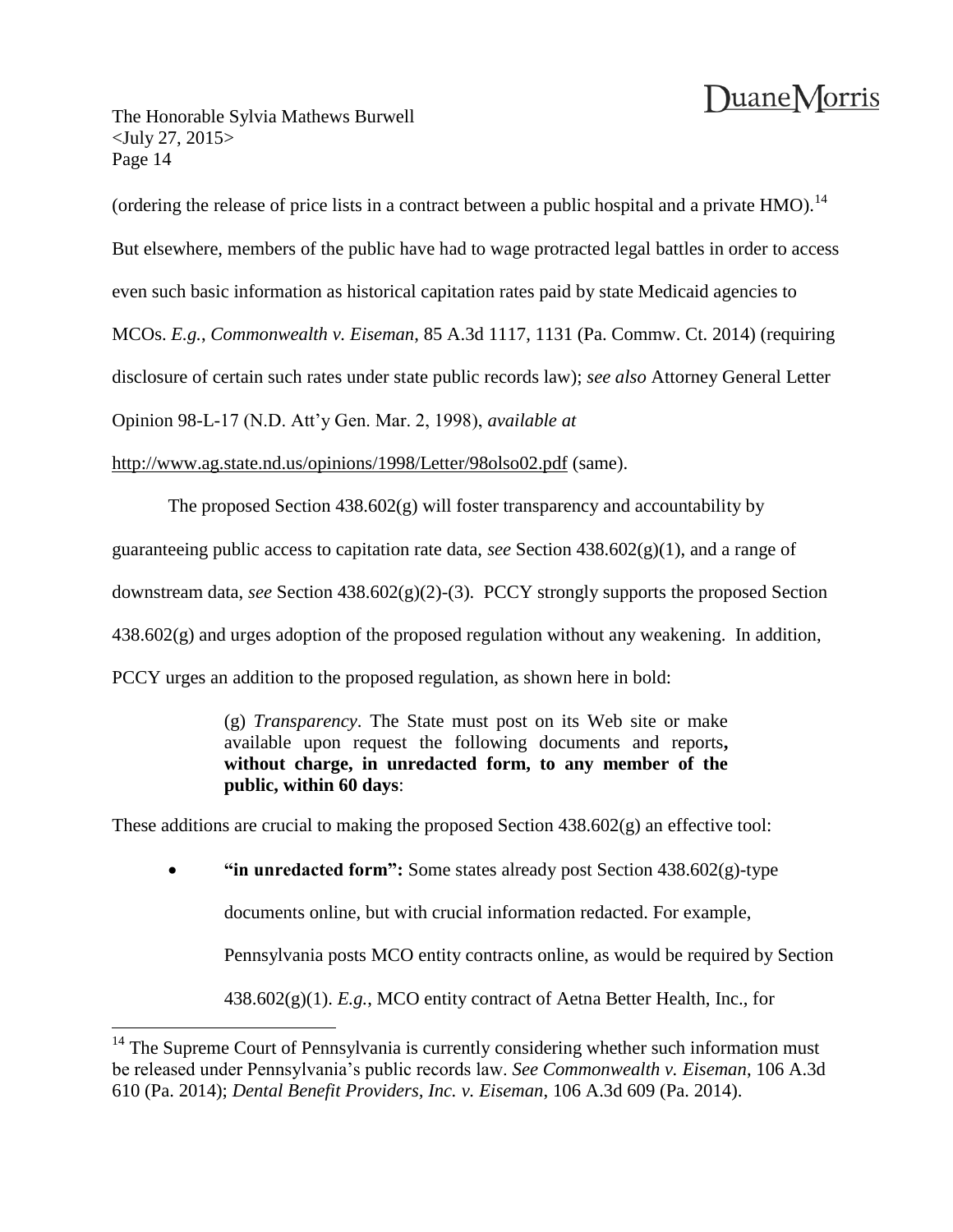The Honorable Sylvia Mathews Burwell <July 27, 2015> Page 15

> Southeastern Pennsylvania, in effect from 2010 through 2015, *available at* http://contracts.patreasury.gov/View.aspx?ContractID=88205. However, Pennsylvania redacts from the online versions the capitation rates paid to the MCOs—information that is of particularly high interest to healthcare researchers and to taxpayers in general. *See, e.g.*, Appendix 3f to *id.*, *available at* http://contracts.patreasury.gov/Admin/Upload/88205\_4000014647%20pt%20a.pd f, at 17 ("PAGE REMOVED CONFIDENTIAL INFORMATION"). Even though the redacted information from that and several similar contracts was released over a year ago to a member of the public via Pennsylvania's public records law following two years of legal proceedings, *Commonwealth v. Eiseman*, 85 A.3d 1117, 1131 (Pa. Commw. Ct. 2014), the information remains redacted on the state's website. The proposed addition would help ensure that states make available **complete** information under Section 438.602(g).

 **"to any member of the public":** States sometimes post information online but restrict who may access it. For example, Pennsylvania posts an outpatient fee schedule for the fee-for-service component of its Medicaid program, but only providers can access this portion of the state's website. *See* Pennsylvania Department of Human Services, *MA Fee Schedules*,

http://www.dhs.state.pa.us/publications/forproviders/schedules/mafeeschedules/in dex.htm ("The PROMISe™ Outpatient Fee Schedule is available for download in the following formats: Excel, PDF, and Comma Delimited. This link will take you to the PROMISe™ website where you will be required to log in using your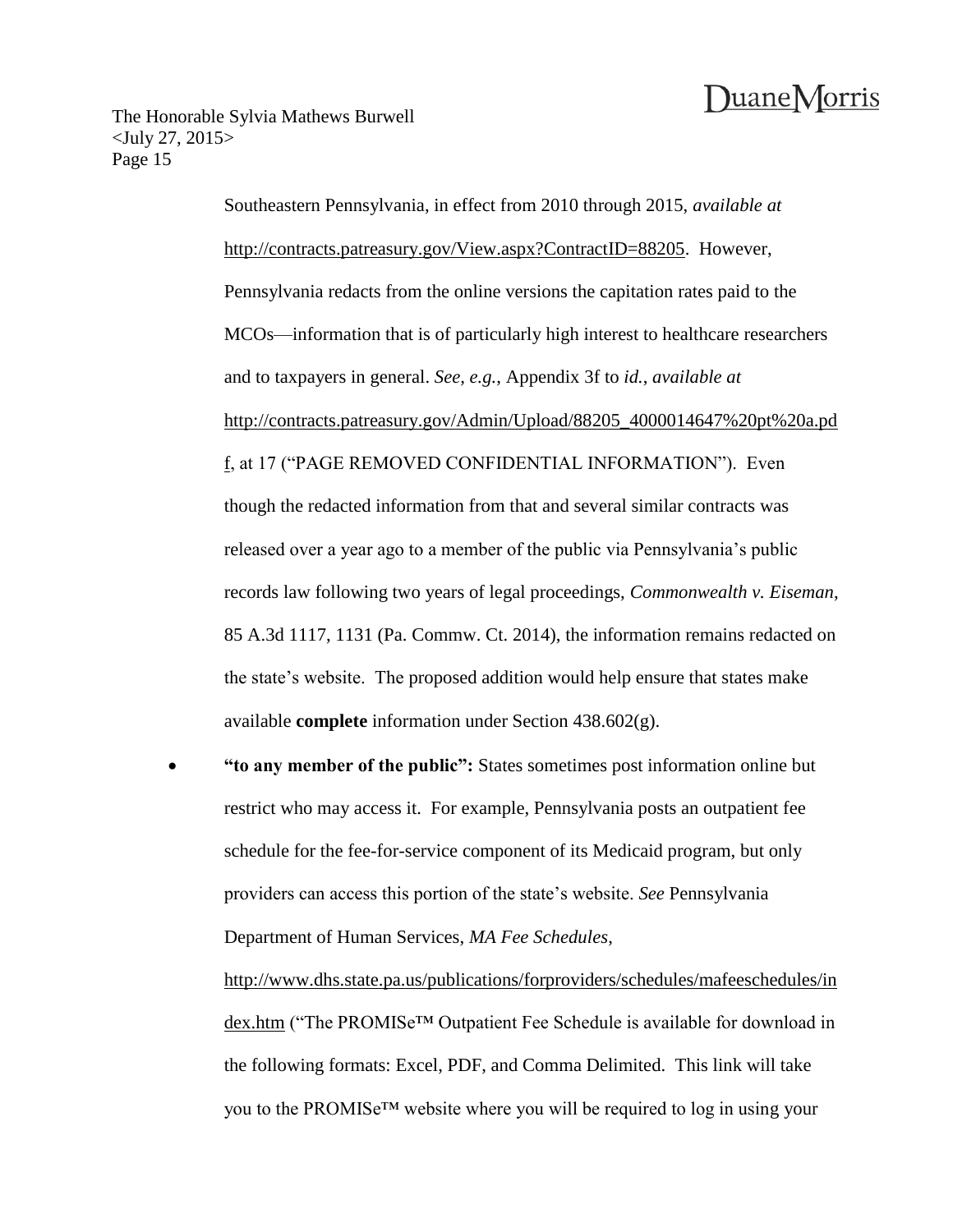Provider ID and Password."). More generally, in some states only citizens of the state may file public records requests. *McBurney v. Young*, 133 S. Ct. 1709, 1714 (2013) (collecting state statutes). The proposed addition would, for example, make certain that a health economist could readily collect data from all fifty states as part of a research project.

 **"within 60 days":** The current proposed regulation lacks any safeguards against the dilatory release of information. The proposed addition provides a simple fix. Sixty days is a generous amount of time for a state agency to upload files to its web server.

### **CMS' "In Lieu Of" Policy (42 C.F.R. 438.3(u))**

Although not entirely clear, CMS appears to view proposed Section 438.3(u) as a clarification of a pre-existing policy with regard to Medicaid managed care plans' coverage of services for enrollees in Institution of Mental Disease ("IMD") as "in lieu of" services. In lieu of services" are alternative services in a setting that are not included in the state plan or otherwise covered by the contract but are medically appropriate, cost-effective substitutes for state plan services included within a contract. CMS (in authorizing the payment for services provided in an IMD) states that a Medicad managed care plan may not require an enrollee to use an "in lieu of arrangement" as a substitute for a state plan coverage service or setting, but may offer and cover such services or settings as a means of ensuring that appropriate care is provided in a cost effective manner. We appreciate CMS' clarifications with regard to the use of "in lieu of services" in the proposed rule. However, we recommend that CMS further clarify that Medicaid